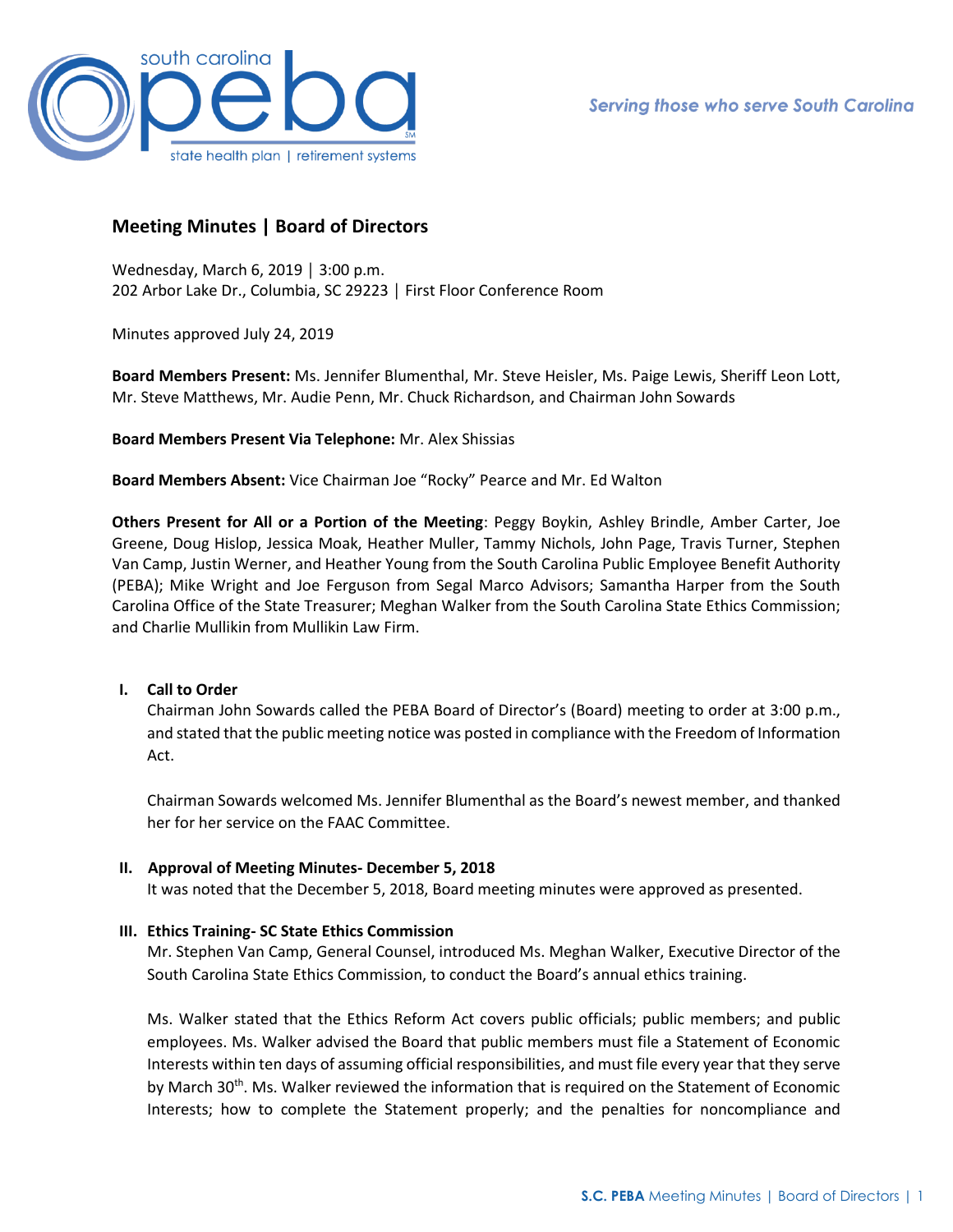nondisclosure. Ms. Walker concluded her presentation by reviewing conflicts of interest violations; when a Board member must recuse themselves; and how to request a formal or informal opinion from the South Carolina State Ethics Commission.

#### **IV. Committee Reports**

### **A. Finance, Administration, Audit and Compliance (FAAC) Committee**

Mr. Steve Matthews reported that the FAAC Committee met earlier in the morning, and Mr. John Page, Director of Internal Audit, provided the PEBA internal audit reports including:

- A. Retirement Plan Compliance- General Assembly Retirement System
- B. Internal Audit Plan Status Report
- C. Internal Audit Plan 2019/2020

Mr. Matthews advised that the FAAC Committee approved the 2019 Internal Audit Plan as presented.

It was noted that the next FAAC Committee meeting will be July 24, 2019.

#### **B. Health Care Policy Committee**

Mr. Alex Shissias stated that the Health Care Policy Committee met earlier in the day, but did not have a quorum so they were unable to take any official action. Mr. Shissias reported that the Committee members present received an update on weight management; reviewed the results from recent pharmacy initiatives to address increasing prescription drug cost; and discussed wellness initiatives at PEBA.

It was noted that the next Health Care Policy Committee meeting will be July 24, 2019.

### **C. Retirement Policy Committee**

Mr. Steve Heisler advised that the Retirement Policy Committee met before the full Board meeting, and representatives from Segal Marco Advisors presented the South Carolina Defined Contribution Plan (SCDCP) investment report, and the State Optional Retirement Plan (State ORP) investment report for the quarter ending December 30, 2018.

Mr. Heisler also reported that Ms. Nancy Ornduff, from Empower Retirement, presented the fourth quarter plan activity summary.

Mr. Heisler welcomed Ms. Paige Lewis to the Retirement Policy Committee.

It was noted that the next Retirement Policy Committee meeting will be July 24, 2019.

### **V. Old Business**

### **Director's Report**

Ms. Peggy Boykin, Executive Director, stated that the House Ways and Means Committee has completed their deliberations of the budget, which will move to the House floor next week. Ms. Boykin reported that the State Health Plan is fully funded (\$49.7 million) in this version of